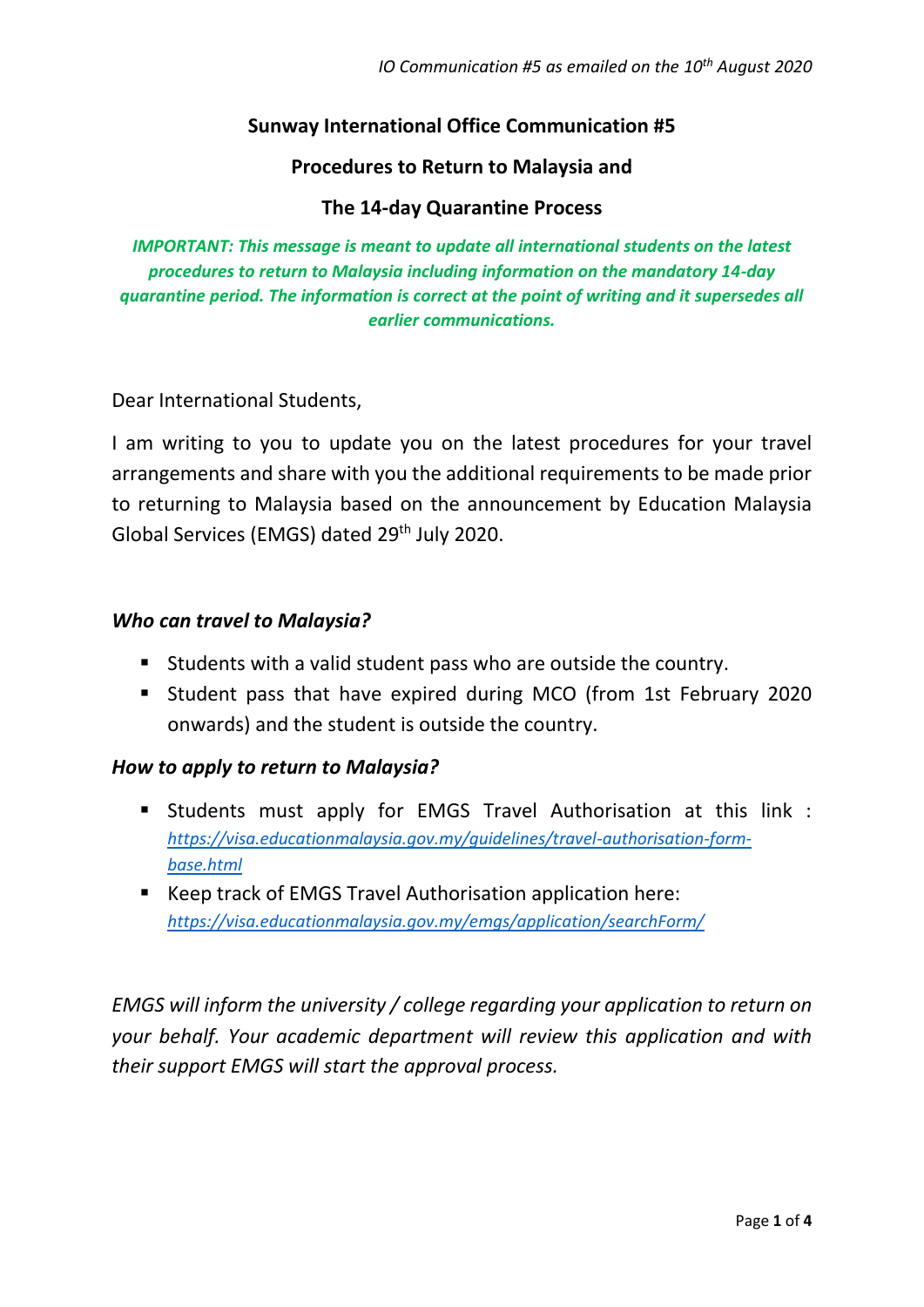# *What are the additional procedures and approval needed from Malaysian Mission?*

Once you have obtained the EMGS Travel Authorisation, please contact the nearest Malaysian Mission for following procedures and approval :

- i) Complete Appendix 2 Letter of Undertaking and Indemnity (LOU). Email the completed LOU and the EMGS Travel Authorisation Letter to the Malaysian Mission.
- ii) Approval to Travel Notice
- iii) Single Entry Visa (SEV), if applicable If your student pass has expired, please obtain a Social Pass SEV

## *What are the latest quarantine arrangements?*

As of the 24th of July 2020, the government has made it mandatory for all travellers including international students arriving in Malaysia to undergo a 14 day quarantine period. The quarantine will take place at designated quarantine centres managed exclusively by the National Disaster Management Agency (NADMA) together with the Malaysia Ministry of Health (MOH). This would also mean that the institution of higher learning will no longer be shouldering the task to oversee the quarantine of students and students are not be permitted to observe this period at their own homes.

## *What do I have to pay for? How much will the cost be?*

Please refer to Appendix 1 of the EMGS's Update on the Standard Operating Procedures During and After Covid-19 Pandemic Movement Control Order dated 29<sup>th</sup> July 2020.

## *Am I required to undergo prearrival COVID-19 test?*

Pre-departure Covid-19 test is no longer required but you will have to undergo a mandatory Covid-19 screening upon arrival in Malaysia. The test will be conducted by Malaysia Ministry of Health. However, please verify with the airline(s) and airport(s) of departure and transit on their requirement for a predeparture Covid-19 test. If this test is required, you will arrange for this to be completed.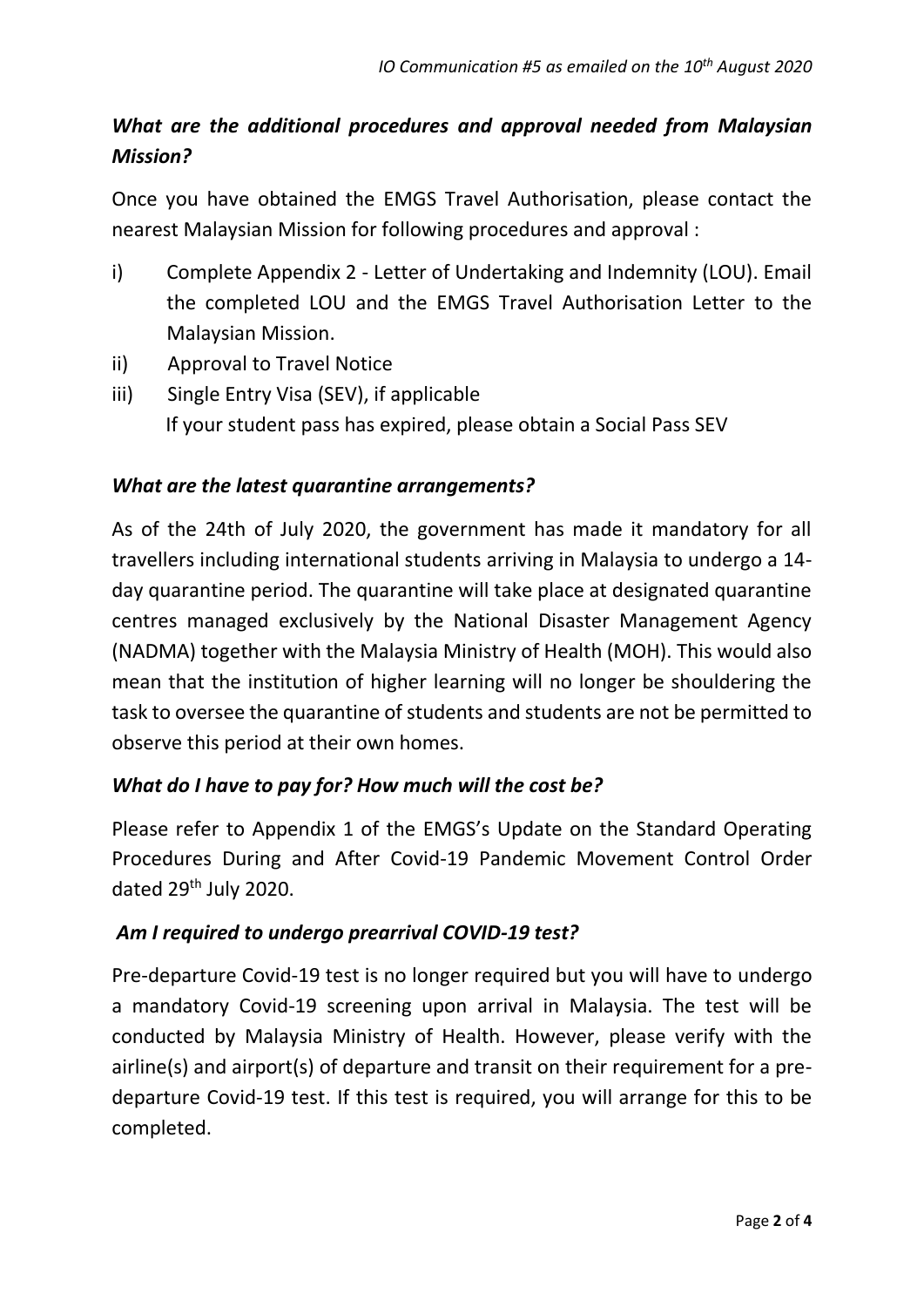All returning students are strongly encouraged to refer to the following links:

- 1) UPDATE ON THE STANDARD OPERATING PROCEDURES DURING AND AFTER COVID-19 PANDEMIC MOVEMENT CONTROL ORDER (29th July 2020). *Available online here :* [https://educationmalaysia.gov.my/news\\_update/standard-operating](https://educationmalaysia.gov.my/news_update/standard-operating-procedures-during-and-after-covid-19-pandemic-movement-control-order/)[procedures-during-and-after-covid-19-pandemic-movement-control-order/#](https://educationmalaysia.gov.my/news_update/standard-operating-procedures-during-and-after-covid-19-pandemic-movement-control-order/)
- 2) Appendix I Guidelines on Entry & Quarantine Process for Person Under Surveillance Arriving from Abroad issued by NADMA (National Disaster Management Agency) on 24th July 2020. *Available online here:*

*[https://cdn.educationmalaysia.gov.my/wp](https://cdn.educationmalaysia.gov.my/wp-content/uploads/2020/07/30050823/Appendix-I-Guidelines-on-Entry-Quarantine-Process-for-Person-Under-S....pdf)[content/uploads/2020/07/30050823/Appendix-I-Guidelines-on-Entry-](https://cdn.educationmalaysia.gov.my/wp-content/uploads/2020/07/30050823/Appendix-I-Guidelines-on-Entry-Quarantine-Process-for-Person-Under-S....pdf)[Quarantine-Process-for-Person-Under-S....pdf](https://cdn.educationmalaysia.gov.my/wp-content/uploads/2020/07/30050823/Appendix-I-Guidelines-on-Entry-Quarantine-Process-for-Person-Under-S....pdf)*

3) Appendix 2 - Sample of Letter of Undertaking and Indemnity (LoU) for Person Under Surveillance. *Available online here:* [https://cdn.educationmalaysia.gov.my/wp](https://cdn.educationmalaysia.gov.my/wp-content/uploads/2020/07/30050820/Appendix-II-Sample-of-Letter-of-Undertaking-and-Indemnity-LoU-for-Pe....pdf)[content/uploads/2020/07/30050820/Appendix-II-Sample-of-Letter-of-](https://cdn.educationmalaysia.gov.my/wp-content/uploads/2020/07/30050820/Appendix-II-Sample-of-Letter-of-Undertaking-and-Indemnity-LoU-for-Pe....pdf)[Undertaking-and-Indemnity-LoU-for-Pe....pdf](https://cdn.educationmalaysia.gov.my/wp-content/uploads/2020/07/30050820/Appendix-II-Sample-of-Letter-of-Undertaking-and-Indemnity-LoU-for-Pe....pdf)

Should you need more information, please feel free to reach out to us via email [intwelfare@sunway.edu.my](mailto:intwelfare@sunway.edu.my) or on our IO Hotline number *+60193362242*. Looking forward to have you back with us on campus.

Thank you.

Yours sincerely, **LIM Shui Chin (Ms.)** *Director – International Office & Special Projects* SUNWAY EDUCATION GROUP

10th August 2020